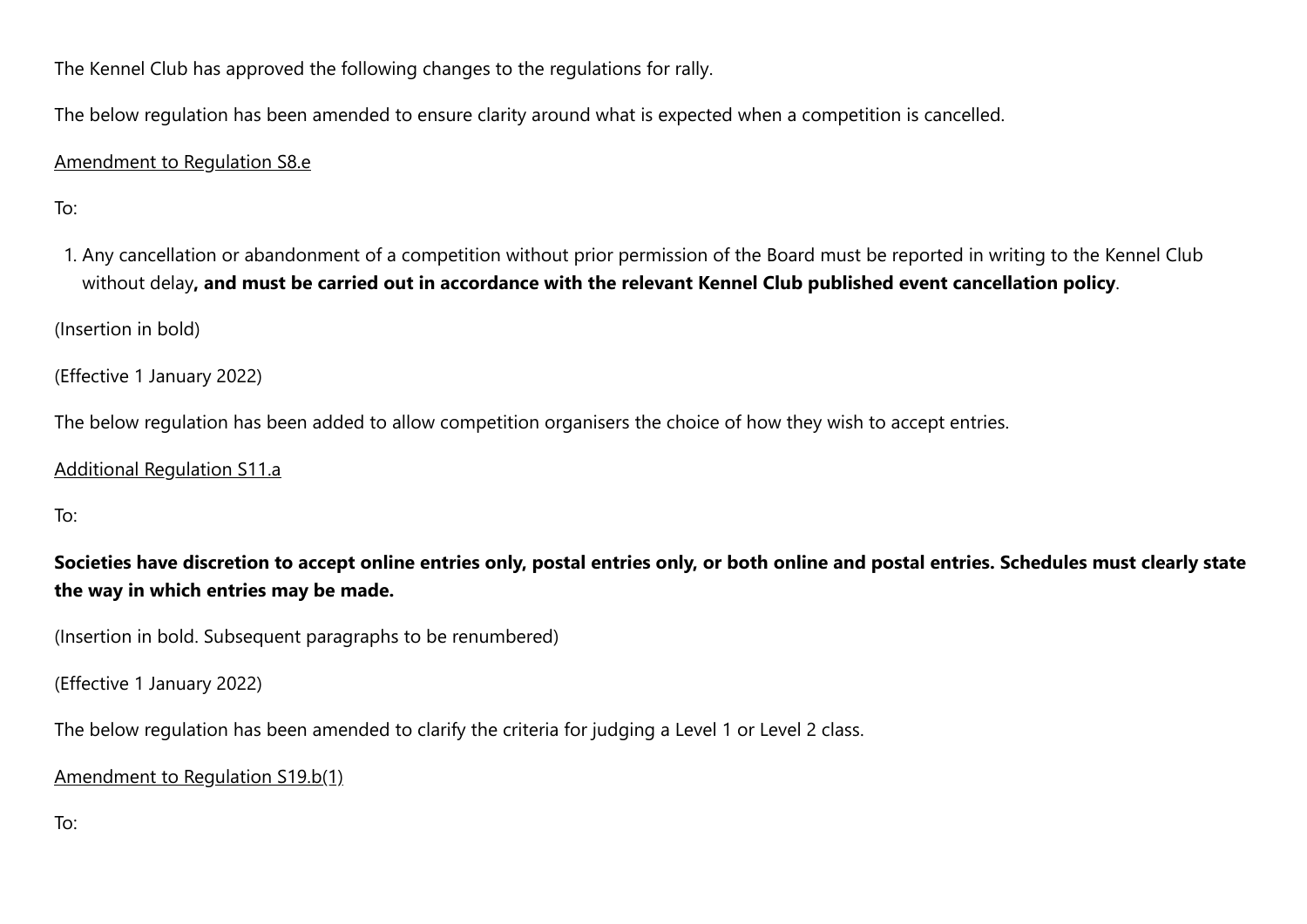Before judging a Level 1 or Level 2 class at an Open Rally competition a judge must have:

1. handled a dog and achieved the **a** Level **1 or 2** Title for the Level which he or she is judging,

(Insertion in bold. Deletions struck through)

(Effective 1 January 2022)

The below regulation has been amended to clarify when the judging of the bonus exercise commenced.

## Amendment to Regulation S(B)3.h

To:

Finish Timing concludes as the dog/handler team crosses the Finish line. If the dog/handler team has not chosen to perform the Bonus exercise, judging concludes as the dog/handler team crosses the Finish line. If the dog/handler team has chosen to perform the Bonus exercise, judging will conclude after the dog/handler team completes the exercise. Once a dog/handler team has crossed the Finish line the handler is permitted to release the dog from the heel position and to physically praise and play with their dog prior to undertaking the Bonus exercise **which commences as the dog/handler team pass the Bonus sign**.

(Insertion in bold)

(Effective 1 January 2022)

The below regulation has been amended to ensure that those who undertake the role of Rally Chief Steward is suitably qualified.

Amendment to Regulation S(D)

To:

1. Authority/responsibilities**.**

1. A chief steward should have appropriate competitive Rally experience, a sound knowledge of the Kennel Club Rules and S Regulations, and a familiarity with the Kennel Club complaints procedure.